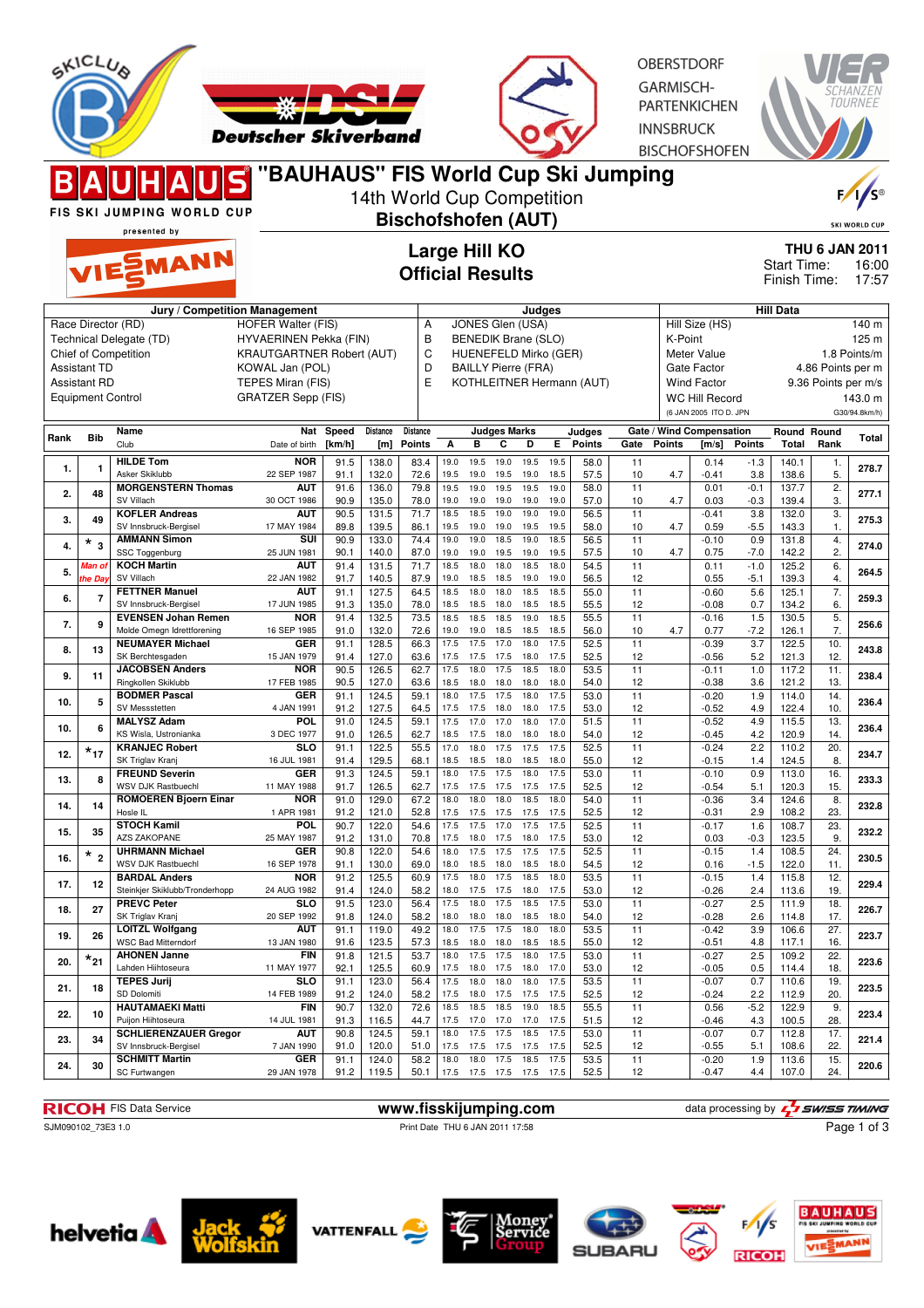



**OBERSTDORF** GARMISCH-**PARTENKICHEN INNSBRUCK BISCHOFSHOFEN** 



| D<br>FIS SKI JUMPING WORLD CUP<br>presented by |              | o mona oap om oan<br>14th World Cup Competition<br><b>Bischofshofen (AUT)</b><br>Large Hill KO<br><b>Official Results</b> |                           |                 |                 |                    |              |                     |                   | F/1/s<br><b>SKI WORLD CUP</b> |                                                                        |                  |          |                                    |                    |               |                             |            |       |
|------------------------------------------------|--------------|---------------------------------------------------------------------------------------------------------------------------|---------------------------|-----------------|-----------------|--------------------|--------------|---------------------|-------------------|-------------------------------|------------------------------------------------------------------------|------------------|----------|------------------------------------|--------------------|---------------|-----------------------------|------------|-------|
| VIESMANN                                       |              |                                                                                                                           |                           |                 |                 |                    |              |                     |                   |                               | <b>THU 6 JAN 2011</b><br>Start Time:<br>16:00<br>Finish Time:<br>17:57 |                  |          |                                    |                    |               |                             |            |       |
| Rank                                           | <b>Bib</b>   | Name<br>Club                                                                                                              | Nat<br>Date of birth      | Speed<br>[km/h] | Distance<br>[m] | Distance<br>Points | А            | в                   | Judges Marks<br>С | D                             | E.                                                                     | Judges<br>Points | Gate     | Gate / Wind Compensation<br>Points | [m/s]              | Points        | Round Round<br><b>Total</b> | Rank       | Total |
| 25.                                            | 32           | <b>KOUDELKA Roman</b><br><b>LSK Lomnice nad Popelkov</b>                                                                  | <b>CZE</b><br>9 JUL 1989  | 90.3<br>90.9    | 122.5<br>121.0  | 55.5<br>52.8       | 17.5<br>17.5 | 17.5<br>17.5        | 17.0<br>17.5      | 18.0<br>17.5                  | 17.5<br>17.5                                                           | 52.5<br>52.5     | 11<br>12 |                                    | 0.08<br>$-0.38$    | $-0.7$<br>3.6 | 107.3<br>108.9              | 26.<br>21. | 216.2 |
| 26.                                            | $\star_{33}$ | <b>CHEDAL Emmanuel</b><br><b>SC Courchevel</b>                                                                            | <b>FRA</b><br>15 JAN 1983 | 91.3<br>91.5    | 122.5<br>121.0  | 55.5<br>52.8       | 18.0<br>17.5 | 18.0<br>17.5        | 17.5<br>17.5      | 18.0<br>18.0                  | 17.5<br>17.5                                                           | 53.5<br>52.5     | 11<br>12 |                                    | $-0.04$<br>0.02    | 0.4<br>$-0.2$ | 109.4<br>105.1              | 21.<br>25. | 214.5 |
| 27.                                            | 15           | <b>THURNBICHLER Stefan</b><br>Kitzbueheler Ski Club                                                                       | <b>AUT</b><br>2 MAR 1984  | 91.1<br>91.1    | 120.5<br>120.0  | 51.9<br>51.0       | 18.0<br>18.0 | 17.5<br>17.5        | 18.0<br>18.0      | 18.0<br>17.0                  | 18.0<br>18.0                                                           | 54.0<br>53.5     | 11<br>12 |                                    | $-0.16$<br>0.00    | 1.5<br>0.0    | 107.4<br>104.5              | 25.<br>26. | 211.9 |
| 28.                                            | 23           | <b>FREITAG Richard</b>                                                                                                    | GER                       | 90.8            | 117.5           | 46.5               | 17.5         | 17.5                | 17.0              | 17.5                          | 17.0                                                                   | 52.0             | 11       |                                    | $-0.20$            | 1.9           | 100.4                       | 29.        | 203.4 |
| 29.                                            | 20           | SG Nickelhuette Aue<br><b>SEDLAK Borek</b>                                                                                | 14 AUG 1991<br><b>CZE</b> | 91.3<br>91.1    | 117.0<br>117.0  | 45.6<br>45.6       | 18.0<br>17.0 | 17.0<br>17.0        | 17.5<br>17.0      | 17.5<br>18.0                  | 17.0<br>17.0                                                           | 52.0<br>51.0     | 12<br>11 |                                    | $-0.58$<br>$-0.55$ | 5.4<br>5.1    | 103.0<br>101.7              | 27.<br>28. | 198.2 |
| 30.                                            | 29           | Dukla Liberec<br><b>KORNILOV Denis</b>                                                                                    | 15 JUN 1981<br><b>RUS</b> | 91.5<br>91.1    | 115.0<br>115.0  | 42.0<br>42.0       | 15.5<br>16.5 | 16.5<br>17.0        | 17.0<br>16.5      | 17.0<br>16.5                  | 16.5<br>17.0                                                           | 50.0<br>50.0     | 12<br>11 |                                    | $-0.48$<br>$-0.21$ | 4.5<br>2.0    | 96.5<br>94.0                | 29.<br>30. | 186.1 |
|                                                |              | Sdushor N. Novgorod Dinamo                                                                                                | 17 AUG 1986               | 91.1            | 111.0           | 34.8               | 17.0         | 17.0                | 17.0              | 16.5                          | 17.0                                                                   | 51.0             | 12       |                                    | $-0.67$            | 6.3           | 92.1                        | 30.        |       |
| 31.                                            | 19           | not qualified for final round<br><b>MATURA Jan</b>                                                                        | <b>CZE</b>                | 90.5            | 122.0           | 54.6               | 17.0         | 17.5                | 17.5              | 18.0                          | 17.0                                                                   | 52.0             | 11       |                                    | $-0.01$            | 0.1           | 106.7                       | 31.        | 106.7 |
| 32.                                            | 50           | Dukla Liberec<br><b>KARELIN Pavel</b>                                                                                     | 29 JAN 1980<br><b>RUS</b> | 90.6            | 120.5           | 51.9               | 17.5         | 17.5                | 17.5              | 18.0                          | 17.5                                                                   | 52.5             | 11       |                                    | $-0.08$            | 0.7           | 105.1                       | 32.        | 105.1 |
| 33.                                            | 16           | Nizhniy Novgorod<br><b>KOIVURANTA Anssi</b>                                                                               | 27 APR 1990<br><b>FIN</b> | 90.9            | 120.0           | 51.0               | 17.5         | 17.0                | 17.5              | 17.5                          | 17.5                                                                   | 52.5             | 11       |                                    | $-0.14$            | 1.3           | 104.8                       | 33.        | 104.8 |
| 34.                                            | 25           | Kuusamon Erä-Veikot<br><b>HULA Stefan</b>                                                                                 | 3 JUL 1988<br><b>POL</b>  | 90.4            | 117.0           | 45.6               | 17.5         | 17.0                | 17.0              | 17.5                          | 17.5                                                                   | 52.0             | 11       |                                    | $-0.37$            | 3.5           | 101.1                       | 34.        | 101.1 |
| 35.                                            | 24           | SSR LZS SOKOL Szczyrk<br><b>ZOGRAFSKI Vladimir</b>                                                                        | 29 SEP 1986<br><b>BUL</b> | 89.8            | 117.0           | 45.6               | 17.0         | 17.0                | 17.0              | 17.5                          | 17.0                                                                   | 51.0             | 11       |                                    | $-0.26$            | 2.4           | 99.0                        | 35.        | 99.0  |
| 36.                                            | 28           | Samokov<br><b>MUOTKA OIII</b>                                                                                             | 14 JUL 1993<br>FIN        | 90.8            | 117.0           | 45.6               | 17.0         | 17.0                | 17.0              | 17.5                          | 17.0                                                                   | 51.0             | 11       |                                    | $-0.25$            | 2.3           | 98.9                        | 36.        | 98.9  |
| 37.                                            | 41           | Ounasvaaran Hiihtoseura<br><b>COLLOREDO Sebastian</b>                                                                     | 14 JUL 1988<br><b>ITA</b> | 90.2            | 120.5           | 51.9               | 17.5         | 17.5                | 17.5              | 18.0                          | 17.5                                                                   | 52.5             | 11       |                                    | 0.61               | $-5.7$        | 98.7                        | 37.        | 98.7  |
|                                                |              | G.S. Fiamme Gialle<br><b>INNAUER Mario</b>                                                                                | 9 SEP 1987<br>AUT         | 90.5            | 115.0           | 42.0               | 17.0         | 17.0                | 17.0              | 17.5                          | 17.0                                                                   | 51.0             | 11       |                                    | $-0.36$            | 3.4           | 96.4                        | 38.        |       |
| 38.                                            | 31           | SV Innsbruck-Bergisel<br><b>HAYBOECK Michael</b>                                                                          | 10 JAN 1990<br><b>AUT</b> | 90.6            | 115.5           | 42.9               | 17.5         | 17.0                | 17.0              | 17.0                          | 17.0                                                                   | 51.0             | 11       |                                    | $-0.18$            | 1.7           | 95.6                        | 39.        | 96.4  |
| 39.                                            | 37           | UVB Hinzenbach<br><b>DIETHART Thomas</b>                                                                                  | 5 MAR 1991<br><b>AUT</b>  | 90.3            | 115.5           | 42.9               | 17.0         | 17.0                | 17.0              | 18.0                          | 17.0                                                                   | 51.0             | 11       |                                    | $-0.16$            | 1.5           | 95.4                        | 40.        | 95.6  |
| 40.                                            | 36           | UVB Hinzenbach<br><b>JANDA Jakub</b>                                                                                      | 25 FEB 1992<br><b>CZE</b> | 90.0            | 114.0           | 40.2               | 16.5         | 16.5                | 16.5              | 17.0                          | 16.5                                                                   | 49.5             | 11       |                                    | $-0.02$            | 0.2           | 89.9                        | 41.        | 95.4  |
| 41.                                            | 39           | Dukla Liberec<br><b>PIKL Primoz</b>                                                                                       | 27 APR 1978<br><b>SLO</b> | 90.7            | 113.5           | 39.3               | 17.0         | 17.0                | 16.5              | 17.0                          | 17.0                                                                   | 51.0             | 11       |                                    | 0.07               | $-0.7$        | 89.6                        | 42.        | 89.9  |
| 42.                                            | 42           | <b>SSK Ljubno BTC</b><br><b>KUBACKI Dawid</b>                                                                             | 25 AUG 1982<br><b>POL</b> | 91.0            | 112.0           | 36.6               | 17.5         | 17.0                | 17.0              | 17.0                          | 17.0                                                                   | 51.0             | 11       |                                    | $-0.13$            | 1.2           | 88.8                        | 43.        | 89.6  |
| 43.                                            | 40           | TS Wisla Zakopane                                                                                                         | 12 MAR 1990<br><b>GER</b> |                 |                 |                    |              |                     |                   |                               |                                                                        |                  |          |                                    |                    | 0.7           |                             |            | 88.8  |
| 44.                                            | 22           | <b>HOCKE Stephan</b><br>WSV Schmiedefeld                                                                                  | 20 OCT 1983               | 91.1            | 111.5           | 35.7               | 17.0         | 16.5                | 16.5              | 17.5                          | 16.5                                                                   | 50.0             | 11       |                                    | $-0.08$            |               | 86.4                        | 44.        | 86.4  |
| 45.                                            | 44           | <b>POPPINGER Manuel</b><br>SV Innsbruck-Bergisel                                                                          | <b>AUT</b><br>19 MAY 1989 | 90.2            | 107.5           | 28.5               | 16.5         |                     | 16.0 16.5 17.0    |                               | 16.0                                                                   | 49.0             | 11       |                                    | $-0.27$            | 2.5           | 80.0                        | 45.        | 80.0  |
| 46.                                            | 38           | <b>HLAVA Lukas</b><br>Dukla Liberec                                                                                       | CZE<br>10 SEP 1984        | 91.3            | 106.0           | 25.8               | 16.0         |                     | 16.5 16.0 16.0    |                               | 16.0                                                                   | 48.0             | 11       |                                    | $-0.50$            | 4.7           | 78.5                        | 46.        | 78.5  |
| 47.                                            | 43           | <b>SLIZ Rafal</b><br>AZS AWF Katowice                                                                                     | POL<br>11 JUL 1983        | 89.9            | 107.0           | 27.6               |              | 16.5 16.0 16.5 16.0 |                   |                               | 16.0                                                                   | 48.5             | 11       |                                    | $-0.19$            | 1.8           | 77.9                        | 47.        | 77.9  |
| 48.                                            | 46           | <b>HAYBOECK Stefan</b><br>UVB Hinzenbach                                                                                  | <b>AUT</b><br>27 AUG 1989 | 91.2            | 104.5           | 23.1               |              | 16.0 16.0 16.5 16.5 |                   |                               | 16.5                                                                   | 49.0             | 11       |                                    | $-0.38$            | 3.6           | 75.7                        | 48.        | 75.7  |
| 49.                                            | 45           | YOSHIOKA Kazuya<br>Tsuchiya Home Ski Team                                                                                 | JPN<br>9 SEP 1978         | 91.2            | 103.5           | 21.3               | 16.0         |                     | 16.0 16.5 16.0    |                               | 16.5                                                                   | 48.5             | 11       |                                    | $-0.54$            | 5.1           | 74.9                        | 49.        | 74.9  |
| 50.                                            | 47           | <b>DESCOMBES SEVOIE Vincent</b>                                                                                           | <b>FRA</b><br>14514004    | 90.1            | 104.5           | 23.1               |              | 16.5 15.5 16.0      |                   | 16.0                          | 16.5                                                                   | 48.5             | 11       |                                    | $-0.16$            | 1.5           | 73.1                        | 50.        | 73.1  |

**RICOH** FIS Data Service **www.fisskijumping.com** data processing by  $\frac{7}{2}$  **swiss TIMING** 

Douanes les Houches

SJM090102\_73E3 1.0 Print Date THU 6 JAN 2011 17:58

Page 2 of 3





9 JAN 1984